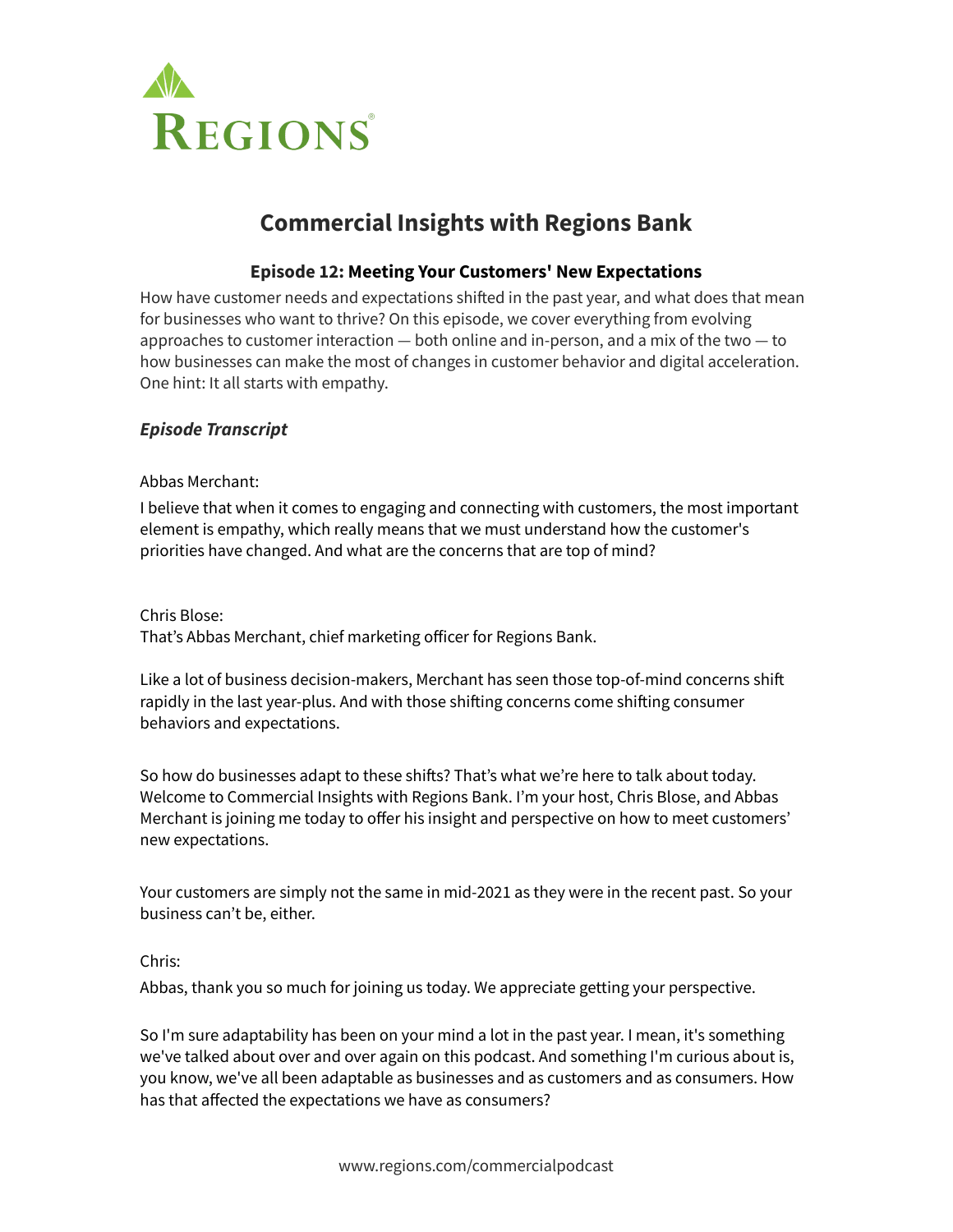

### Abbas:

You know, prior to the pandemic, most of us were focusing on, uh, our higher order needs. You know, if I were to use Maslow's hierarchy of needs as a framework, we were focusing on building meaningful relationships and looking ahead to the future.

And for most people, focusing on personal and family safety was not top of mind or a daily concern for us, but the pandemic has forced us to adapt to the new realities and really focus on our fundamental needs, which are, you know, how can we keep ourselves and our loved ones healthy and safe, and how do we maintain our relationships while we are home-bound. So, you know, in turn, it has also sort of redefined what home means to us.

So the home has become a focus for all of our consumers. It has also led to an exploration and a trend for adoption of technology to conduct business, to interact with our families, friends, and colleagues. And this has also led to sort of an increase in consumption of digital media. As a result, if we look at businesses, they've adapted to the sort of the shift in customer behavior by, you know, leveraging more of the digital channels, and focusing and using the digital channels more and more to interact with their customers, to communicate with customers over the in-person channels.

So if you look at it, today doctors have had to adapt to telemedicine as a way of serving their patients. And most businesses have had to adapt to remote work environment and approaches using telecommunications video conferencing

The final point I would make is that, uh, consumers, rather than going to grocery stores and restaurants, they've become accustomed to using delivery services, and these apps have become sort of the mainstay of how we have how we are now living our lives. So those are some of the changes, uh, that I've seen in the marketplace.

# Chris:

So I think what's interesting too, is a lot of those things you've described, you know, whether it's video conferencing, whether it's ordering online and things like that, those are things that existed obviously pre-pandemic, but the rapid acceleration that took place in the last year, um, was just, you know, remarkable to behold. What I'm curious about too, as we go forward to this, you know, post-COVID environment, we may be looking at more people returning to, you know, wanting to go out to eat or returning to the office, maybe even in more of a hybrid environment. So how do you see those expectations kind of carrying forward and businesses capitalizing on all of that digital acceleration that has taken place in the last year, even if it looks a little different a year from now than it does right now?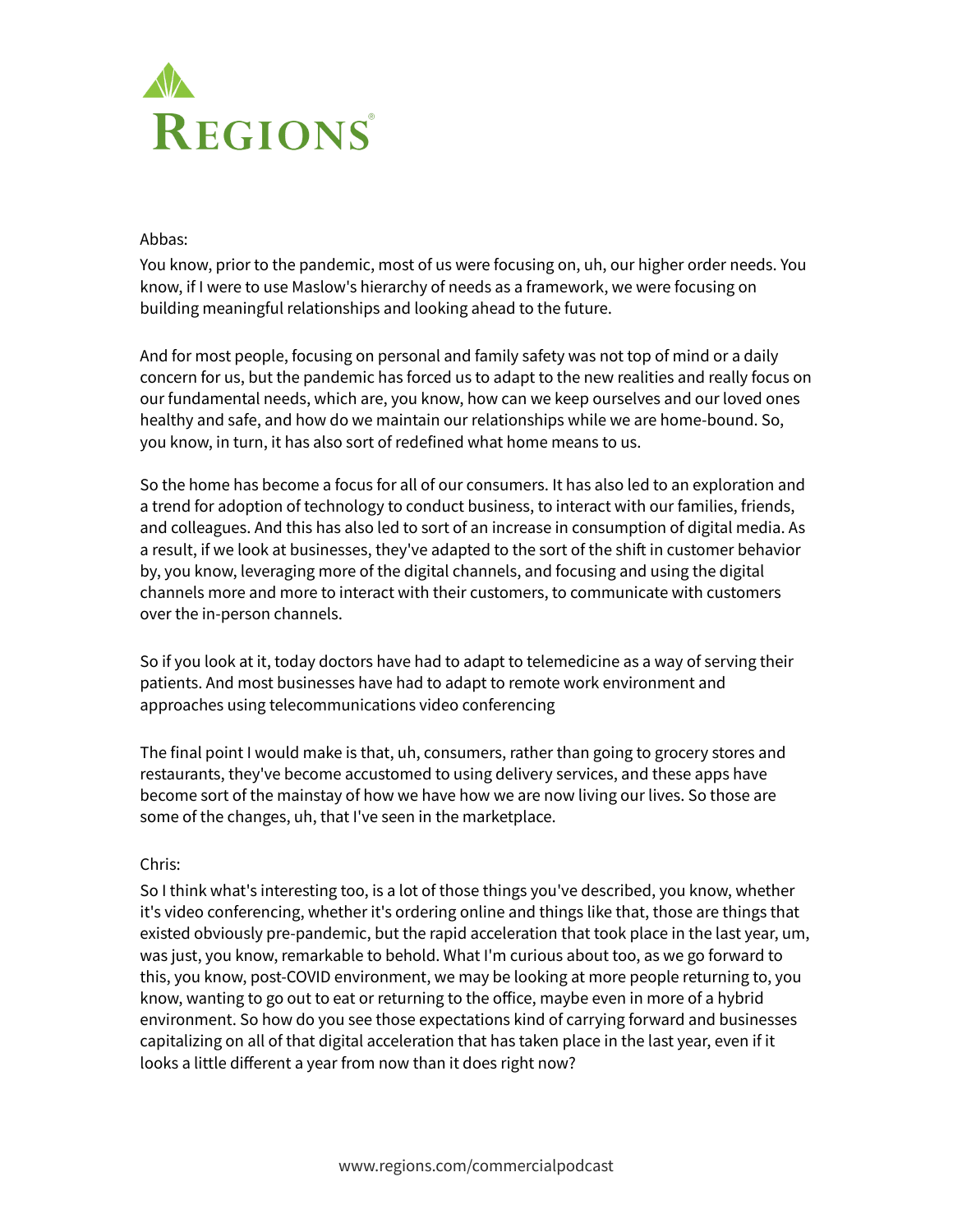

### Abbas:

That's an excellent point. You know, in the early stages of the pandemic, We were all concerned about our associates and our customers safety. Now, let's say a year later or more, both customers and businesses have adapted to new ways of doing business. And I think that these new new ways will endure into the future and digital will become even more important as a way to engage with our customers.

That said, you know, one consequence of living in the virtual world is that people are facing what we call Zoom fatigue, you know, that has become a term. They are eager to reestablish personal relationships, engage in activities that involve in-person interaction and really be able to celebrate important points in our daily life.

Some of the behaviors that we've adapted to and adopted, like using more digital to do our day-to-day activities will continue to stay with us. But, you know, this brings a unique opportunity for businesses. Companies going through the last year have been able to build new muscles in dealing with their associates, with their customers, primarily digitally. And today, as we look ahead, they're in a better position to combine the convenience of virtual, with a high touch experience of in-person interaction. I think that companies that can deliver simple, seamless experiences to customers across the virtual and physical realms, and if they can do that while demonstrating that they are, they care about their customers, associates and communities, those companies will be the best suited to strive in the future, to thrive in the future.

# Chris:

Well, I think it's interesting, you're, you're coming from an industry that was obviously already seeing a trend away from in-branch services and a lot of in-person customer interaction toward those digital services. So how does a business that has historically relied on relationships and handshakes rethink what customer service and kind of empathy and customer touchpoints look like in the future?

#### Abbas:

When I think about customers, the pandemic, going through the last year has really made some lasting impressions and lasting changes in customers' behaviors. You know, the customers now have become more comfortable in using technology and not only become more comfortable, they've embraced it. It has become a part of our daily lives. Today more than ever before, customers are looking for three things. The first is simplicity, the second is speed, and the third is stewardship. These as the three S's. If you look at the simplicity and speed, we all know that the big tech companies, they've trained us to expect to get what we need with ease and simplicity and get it quickly. You know, so simplicity and speed are becoming more of the table stakes. Now, this brings me to the third S, which is stewardship. And I think stewardship starts with empathy. Customers want to know that they're doing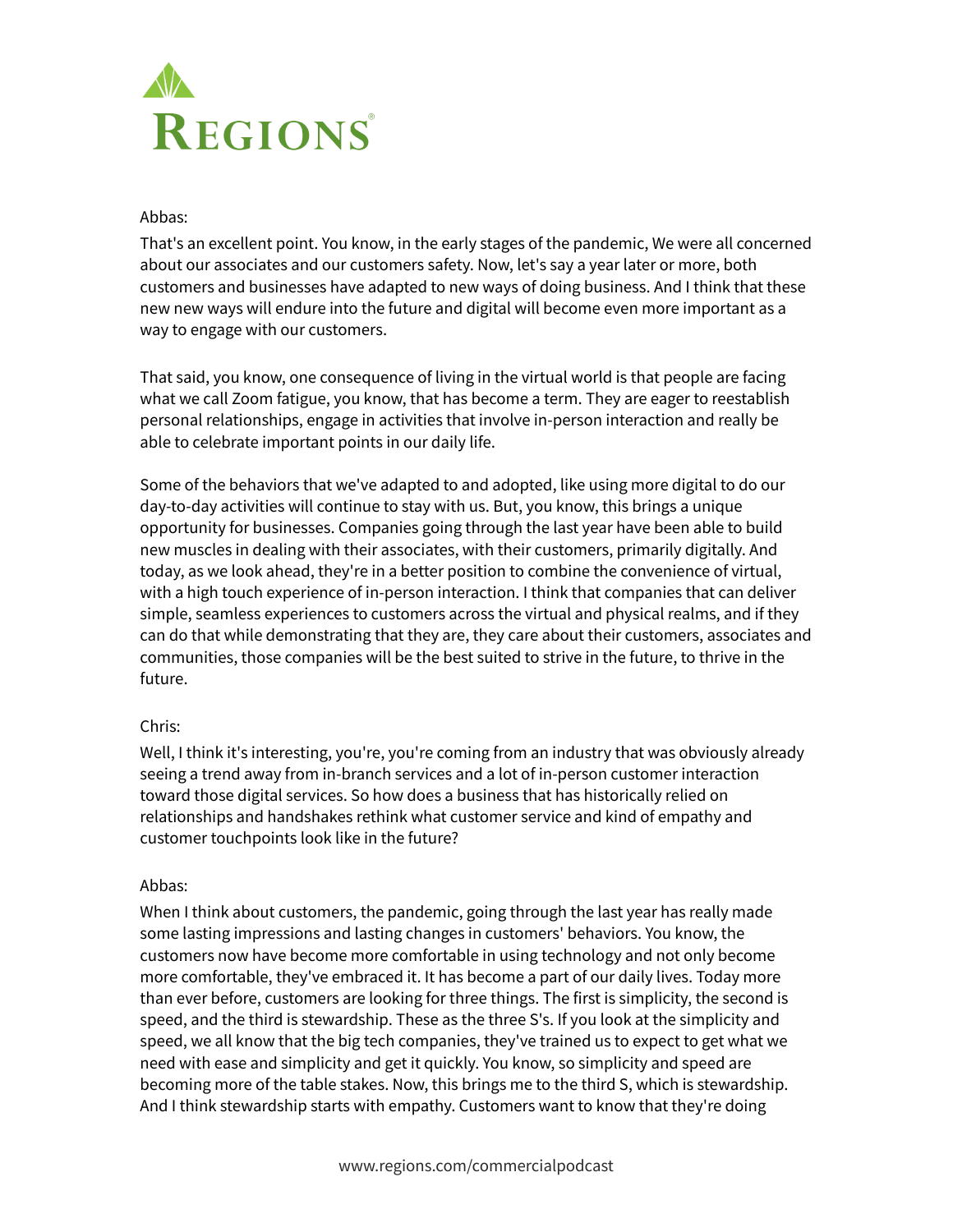

business with brands that care about their associates and they care about the communities, and they care about customers needs.

# Chris:

So, Abbas, obviously, a lot of this is about understanding customers. So what do you think is the most important aspect of engaging and understanding customers?

## Abbas:

I believe that when it comes to engaging and connecting with customers, the most important element is empathy, which really means that we must understand how the customer's priorities have changed. And what are the concerns that are top of mind.

So organizations have to first and foremost really focus on understanding what's really important in the moment to the customers.

## Chris:

So how can businesses actually gain that understanding and then act upon it?

# Abbas:

Because of our reliance on technology, both as consumers and businesses, we have a lot better insight about where the customers are in their journey. We have so much information on the visitors to our websites, to our apps, how they're using, what they're trying to do, and businesses can really learn a lot from that and use that to personalize the experience they're delivering to the customer.

So, for example, using data from across the different channels and connecting the data points together, to paint a more holistic view about where the customers might be in their journey, that's really important.

#### Chris:

I think it's interesting that you bring up empathy, and obviously that's a big part of any sort of customer service. So what has your experience with conveying that empathy been in the modern era?

#### Abbas:

You know, at Regions, it all starts with empathy for our associates, customers and communities. It means that we recognize what's important to our customers and, in fact, all of our stakeholders, and we recognize that what's important, not only emotionally, but also functionally. And then we do our best to deliver on that.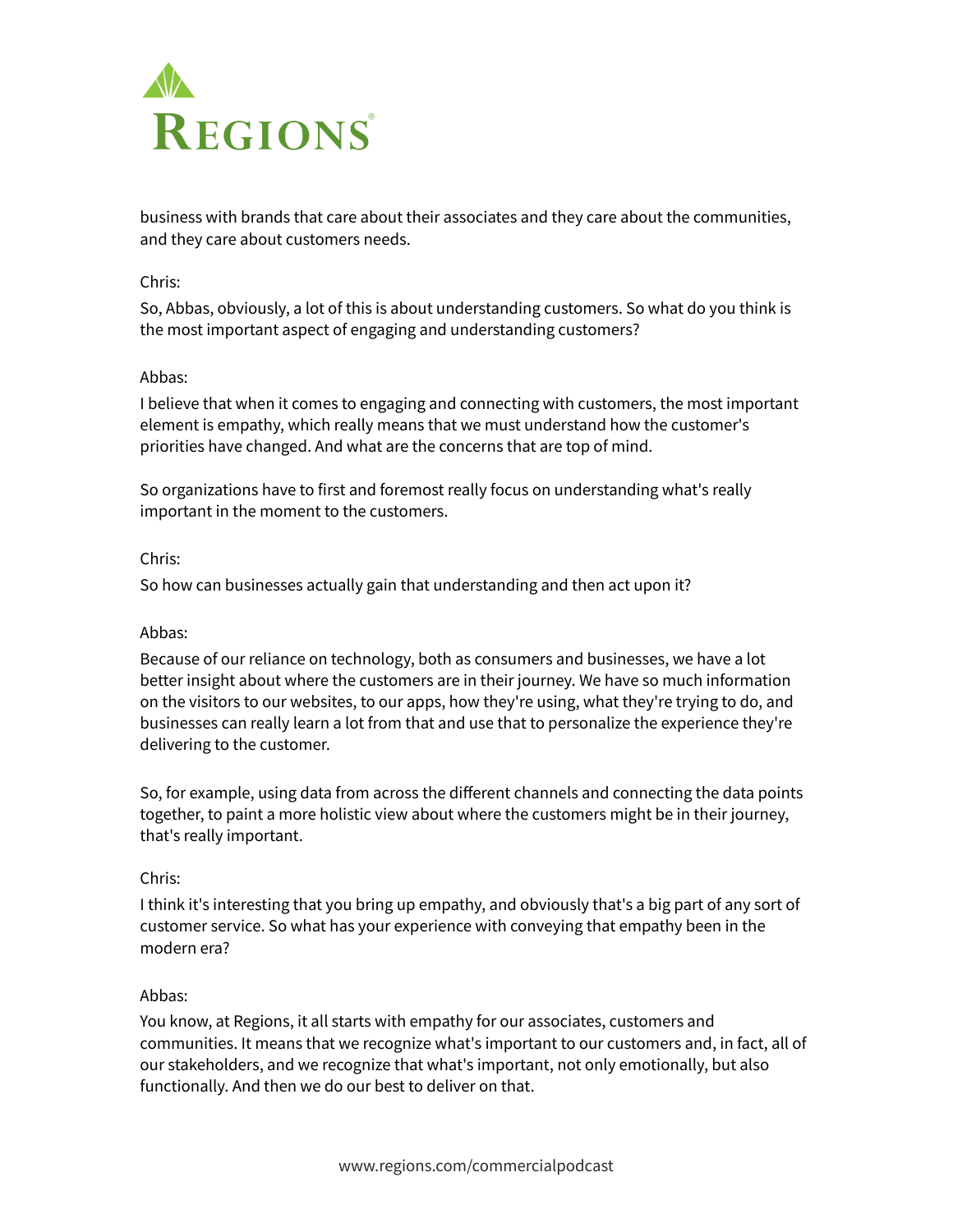

For example, emotionally, we focus on allaying our associates and our customers' fears by reassuring them that they are our top priority and that we are here to help. During the pandemic, we enhanced our focus on supporting our communities by donating to local institutions. On the other hand, functionally, we focused on making it easier for our associates and our customers to interact with us digitally from the safety of their homes and be able to do most of their banking through the digital channel.

And we've also provided customers the option to be able to meet in person through appointments. And we made it easy to set appointments from the convenience of your devices. We've also adapted to interacting with our business clients, using video conferencing. I think that has served both our clients and us well. So those are some of the ways in which we have leveraged technology and demonstrated empathy and understanding of our customers.

#### Chris:

I think the understanding too has to come in part from gathering data, right, and examining consumer behavior. So we have all this new digital interaction that's been highly accelerated. Is this the time for companies to increase their data capabilities, you know, to be looking at things like a good CRM solution and marketing automation and all of these tools that may have been on their mind before?

# Abbas:

There's no better time than now to adopt and embark on leveraging new digital and data and analytics capabilities. And I believe that data, digital transformation and data and analytics go hand in hand. The good news is that the martech or the space of marketing technology has evolved significantly.

You can get out of the box technologies that we refer to as software as a service, which makes the adoption of these new tools and platforms much less costly and relatively easy to use. You know, today organizations, uh, no longer have to invest in expensive hardware infrastructure or software. And by using cloud technology, it is becoming much easier to adopt these new platforms and solutions. In the marketing and sales area, there off-the-shelf solutions that range from CRM systems, campaign management systems, email marketing, content management, workflow management.

Most of these systems are very simple to use. For example, you can use a CRM system, by just uploading your list of prospects or customer contacts, and then start tracking and orchestrating communications and marketing campaigns to those audiences.

I think the biggest part of adopting the technology revolves around a fundamental shift. The fundamental shift is, you know, rather than thinking of these as technical capabilities, we need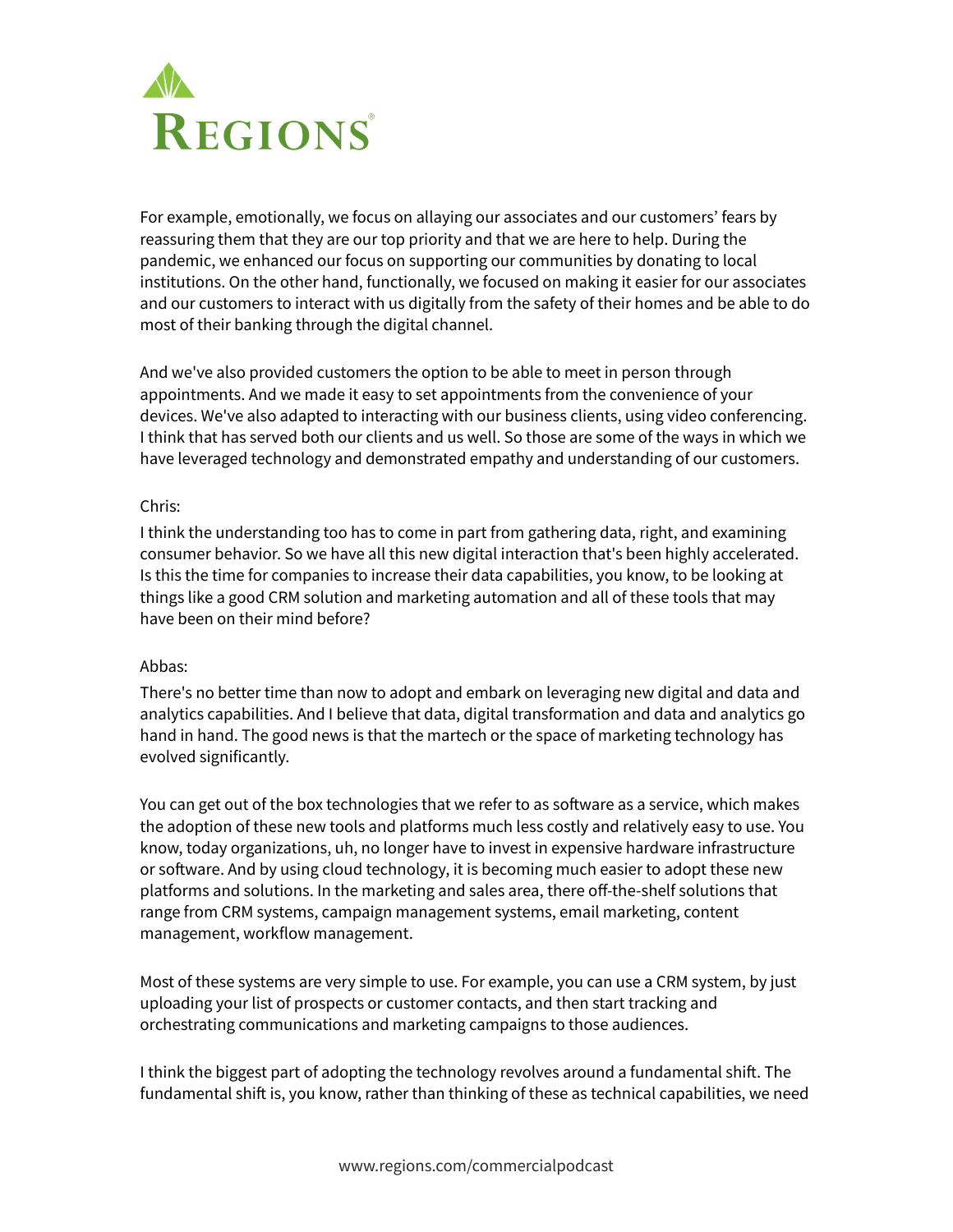

to think of these capabilities as an ecosystem. What I mean by that is that the most important thing that I've learned in going through similar digital transformations is that it is not just about the features that these capabilities provide, but rather how well do they integrate. So, for example, how does the CRM system integrate with campaign management or workflow management or content management system?

And I think that integration is really important. The good news is that many of these solutions that I referred to that are off-the-shelf software as a service type of solutions, uh, they've already taken into consideration and built in integrations with other complementary solutions. So today, technology investment is less of a barrier to marketing and, you know, companies that haven't adopted this this is the best time to adopt these technologies and benefit from them.

#### Chris:

One more question for you. You know, as we look forward to returning to more in person interaction, and as things kind of shift from the status quo of the past year to whatever we're going to land on in the coming months and coming years, you know, what lessons do you think are gonna be most durable for businesses in terms of customer service?

#### Abbas:

There are certain things that haven't changed, which is, start with the customer. That's been true before and will continue to be true. My advice would be that we should always keep a focus on the customer and, you know, make sure that we understand what's important to them in the moment and, and, and then be able to deliver on that in an authentic fashion.

As we look ahead, we can learn from the last year and the challenges that we faced and the adaptations, the evolution and more of a revolution that we have had to go through in our personal lives and, and our business lives. We can learn from that. And now, you know, as I mentioned earlier, we built these new muscles, where we've been able to complement our in-person interaction.

Now we can complement that with the new capabilities that we've learned around leveraging digital. The best experiences can be delivered when we effectively marry the digital capabilities with in-person capabilities.

I'm an optimist. And, you know, I believe that an ounce of, uh, optimism can be more nourishing for our businesses and for our souls than a pound of pessimism. So, you know, that's the other thing that I would look at — learn from the past, take what has worked, and then, you know, combine it with what we do best.